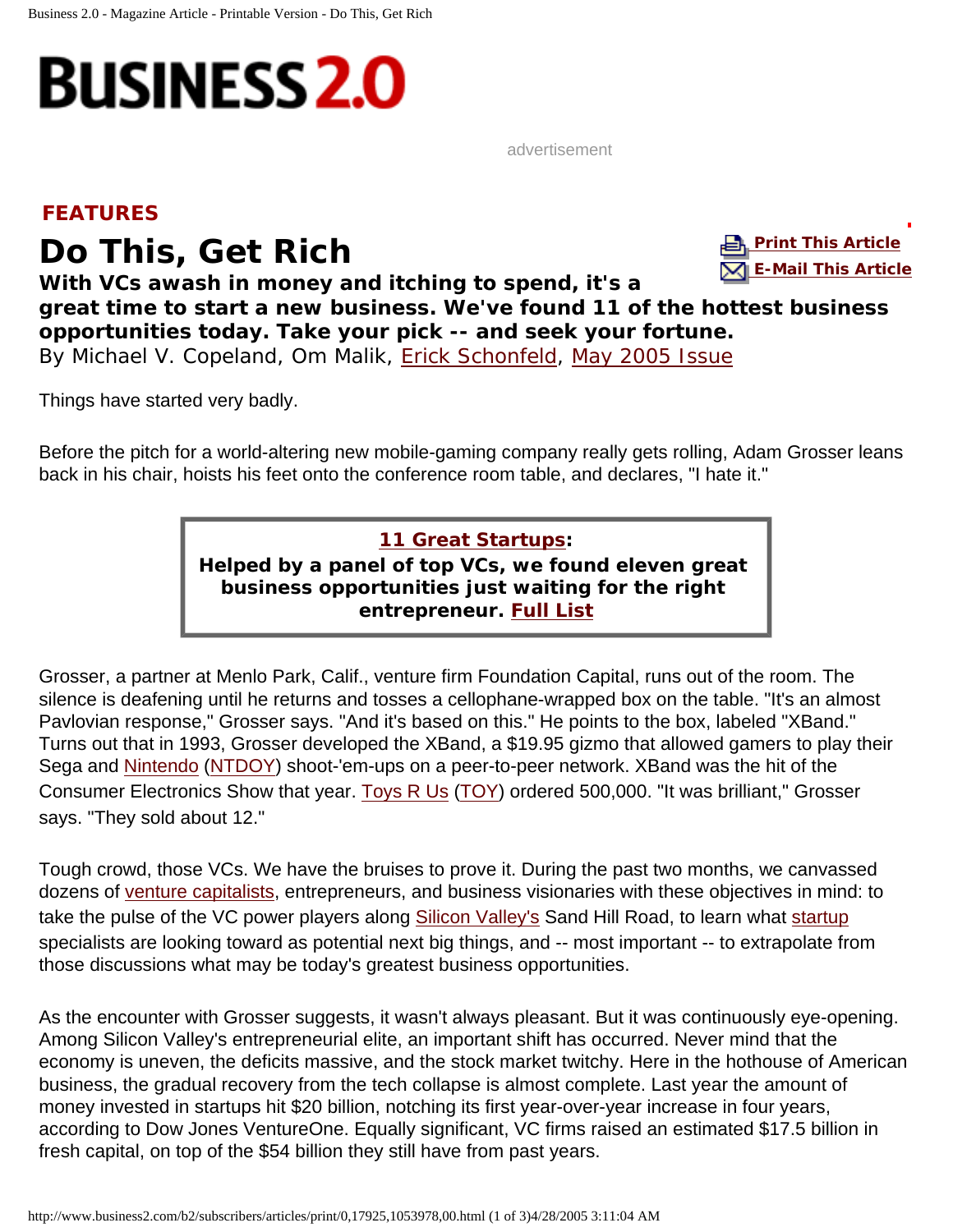New money means a new seven-year clock on venture funds -- and new pressure from limited partners for the extraordinary returns promised by VCs. Adding to the impetus, established companies are increasingly willing to buy startups with promising technologies, and initial public offerings, the boom-era fast track to fortune and glory, almost tripled last year after a long drought. It hasn't hurt that Google's (GOOG) moon-shot IPO, which by the most recent estimates has created at least three billionaires and hundreds of multimillionaires, reminded us all just how bedazzling the right bet on a startup can still be.

These forces have led to the return of true early-stage investing, something that has been virtually absent from the Valley since the bust. Venture capitalists are once again willing to invest in companies that are prerevenue -- even those without working prototypes of products or services. And big bets on big ideas are back in vogue. "If it's not audacious in what it's attempting, it may not be worth doing," says Gary Little, a partner at Menlo Park-based Morgenthaler Ventures.

The focal points of VC interest today flow from momentous technological or demographic trends. The Internet is still central, of course; in Silicon Valley it's taken as a given that the Web will spread to all corners of the globe. Wireless services and the digital home remain hot areas as broadband access advances. With oil hitting record prices, every VC seems to be prospecting for energy-related businesses. And the king daddy of all demographic trends, the aging of the baby boomers, has created keen interest in health care and all it touches. "You want to make sure your startup is riding a trend," says U.S. Venture Partners VC Phil Schlein. "You don't want to swim upstream."

That's not to say you can paddle into a VC's office with just a PowerPoint and a Whitestrips-brightened smile. If you don't offer a clear, defensible technological advantage that addresses a real and preferably huge market, you'd better come bearing customers, and lots of them. But, as we also learned, not every intriguing business idea requires VC funding.

In the following pages, you'll find 11 of the best startup ideas we could dream up based on our explorations among the experts. They cover a range of capital requirements, from \$20,000 to \$150 million. We reality-checked these hypothetical businesses by pitching them to a panel of 10 of Silicon Valley's sharpest VCs. We're not suggesting that any of these ideas are sure things. But the responses our pitches received should encourage anyone looking to start a business today. And we would note that a year ago Business 2.0 undertook the same exercise ("Field of Dreams," April 2004) -- and four of our ideas have since materialized into ongoing businesses: a seller of low-cost wireless home security systems, a one-stop shop for broadband gear and services, a software firm that enables highly targeted television ads, and a personal jet taxi service.

Make what you will of that, and feel free to run with any of these concepts. Or better yet, use them as springboards for chasing your own entrepreneurial ideas. For those with the drive and talent to bring their startup dreams to life, there can be no more rewarding road.

## **Next:** View the Full List

*Michael V. Copeland (mcopeland@business2.com) is a senior writer at Business 2.0.*

advertisement